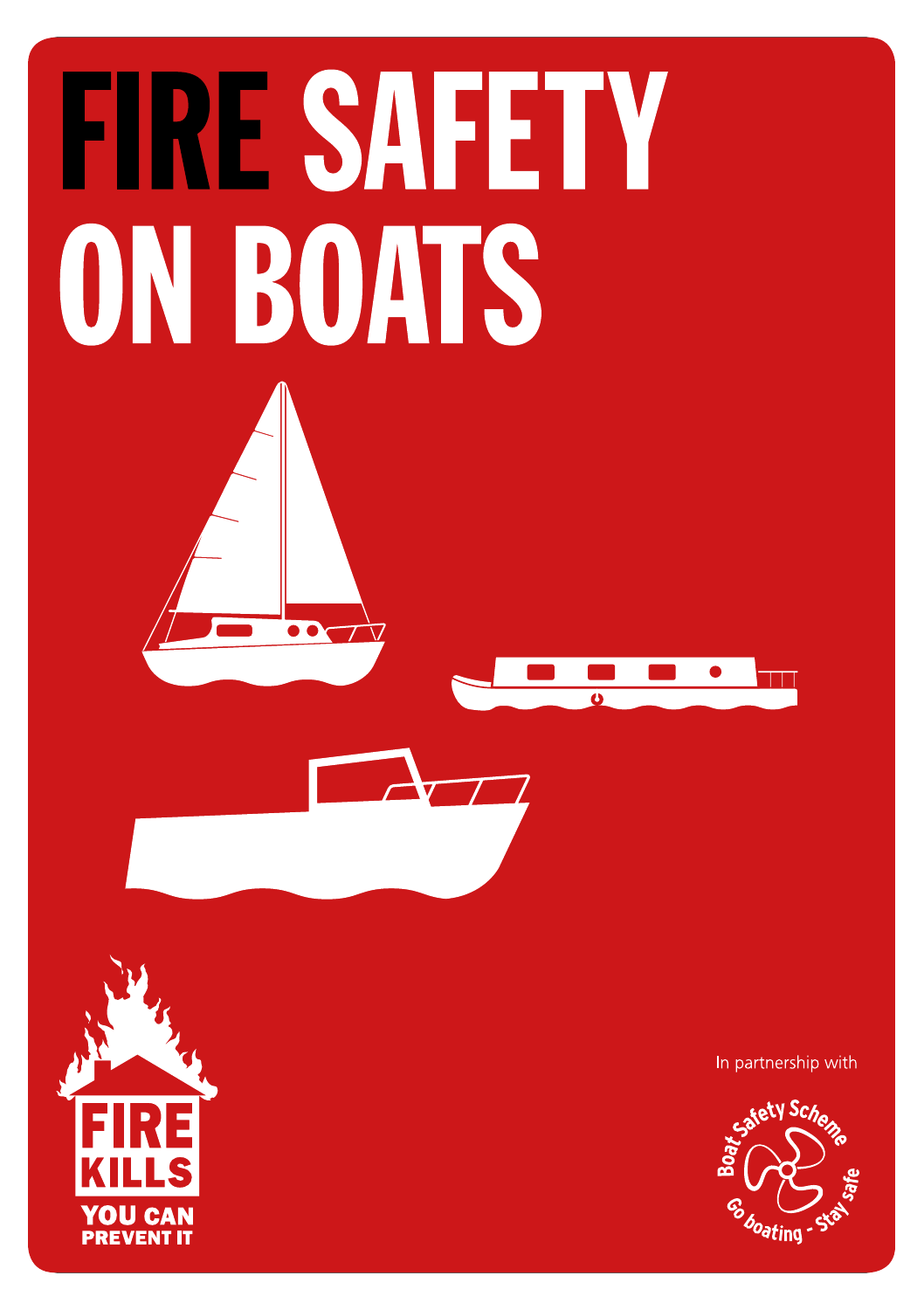# **Did you know?**

## **• Fires on boats have killed 30 boaters in the last 20 years.**

Most fires are preventable. This leaflet provides tips and advice on how to protect your boat and crew from fire, and what to do should a fire break out.

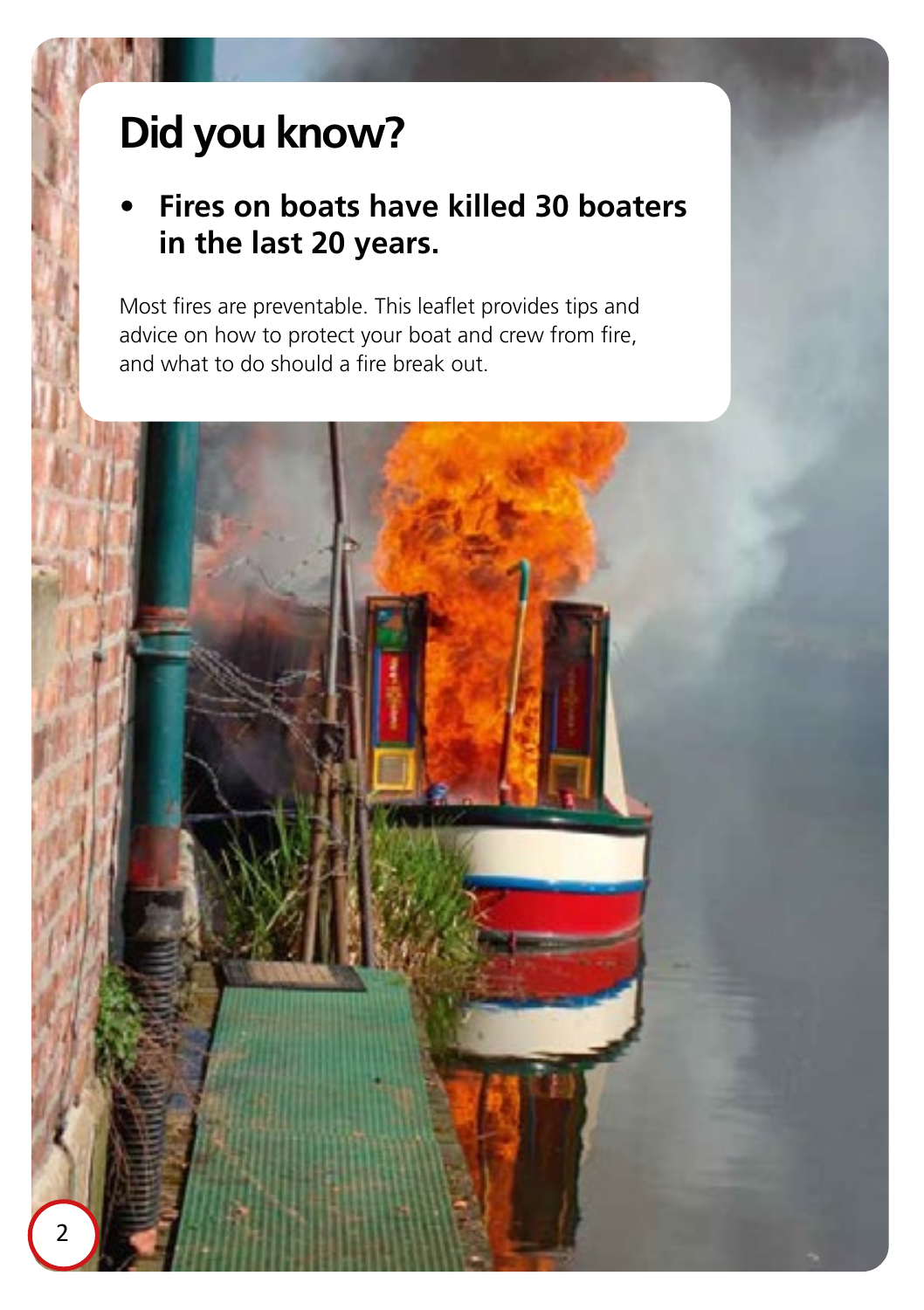## **Alarms save lives**

**Boat fires often grow rapidly & spread quickly. Alarms can give a crew vital seconds to help them escape to safety.**

#### **Smoke Alarms**

- Optical sensor alarms with hush buttons and 'sealed for life' batteries are best for boats.
- See [www.boatsafetyscheme.](http://www.boatsafetyscheme.org/fire) [org/fire](http://www.boatsafetyscheme.org/fire) for more information on the alarm choices & a list of industry recommended models.
- Fit alarms in places you will hear them clearly if they go off.
- Consider installing linked alarms that will go off at the same time.
- Test the alarm when you board and at least monthly. Never disconnect it or remove working batteries.

#### **Gas leak indicators**

- Fit a bubble type gas leak indicator in the LPG cylinder locker.
- Push the gas leak indicator test button routinely to check for leaks in the gas system.

#### **Carbon monoxide (CO) alarms**

- Fit a CO alarm to alert you of any poisonous carbon monoxide.
- Check your CO alarm is suitable for marine use and meets the EN50291-2 standard. Visit the BSS website for more information.
- Look for one of the approval symbols below when buying smoke alarms and either the BSi or LPCB mark when choosing CO alarms.

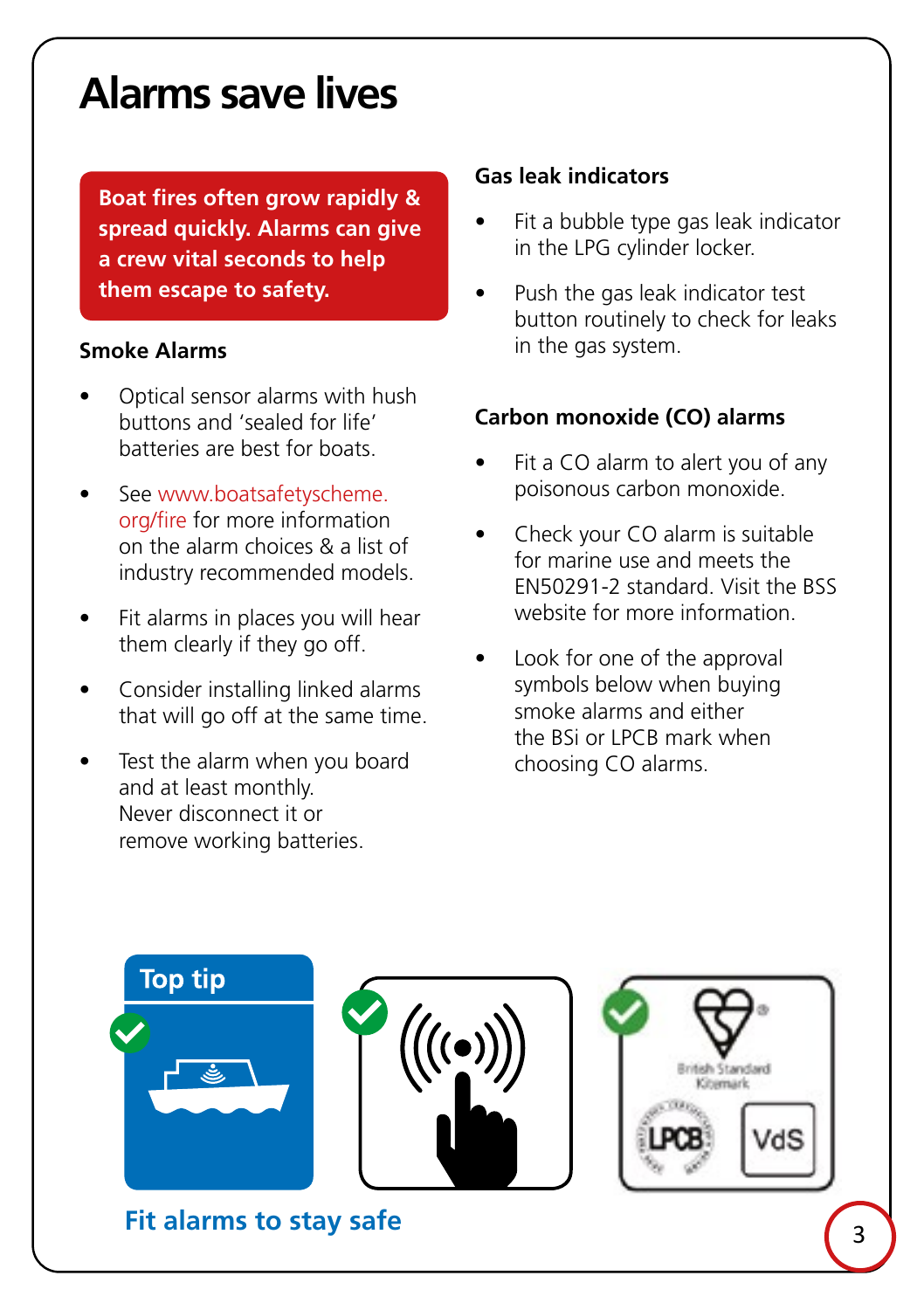## **Safe cooking & heating**

#### **Turn cooking appliances off properly after use.**

- Never leave cooking unattended. Turn things off until you come back.
- Take extra care when cooking with oil – it sets alight easily.
- Avoid cooking when tired. Remember, medications and alcohol can cause drowsiness.
- Keep the cooking area clean for safety – a build-up of grease could catch light.
- Spark devices are safer than matches or lighters to light gas cookers, because they don't have a naked flame.
- Only use portable appliances onshore and don't change gas canisters inside the cabin or covered areas.
- Barbecues shouldn't be used on boats – hot charcoal gives off dangerous amounts of CO and blown embers could set your boat alight.
- Keep cabin ventilation clear to prevent a build-up of toxic CO.
- Try to keep fabrics away from cooking hobs to prevent them from catching fire.
- Damaged stoves and flues could burn too hot; check adjacent areas for heat damage. Have your chimney swept regularly.
- Dispose of embers carefully. If they're still warm they could cause a fire or build-up of CO.
- Only use the fuel recommended by the heater manufacturer. Other types may burn too hot.
- Ensure all hob burners have a flame supervision device to shut-off the gas if the flame is blown out.



**Turn appliances off properly after use**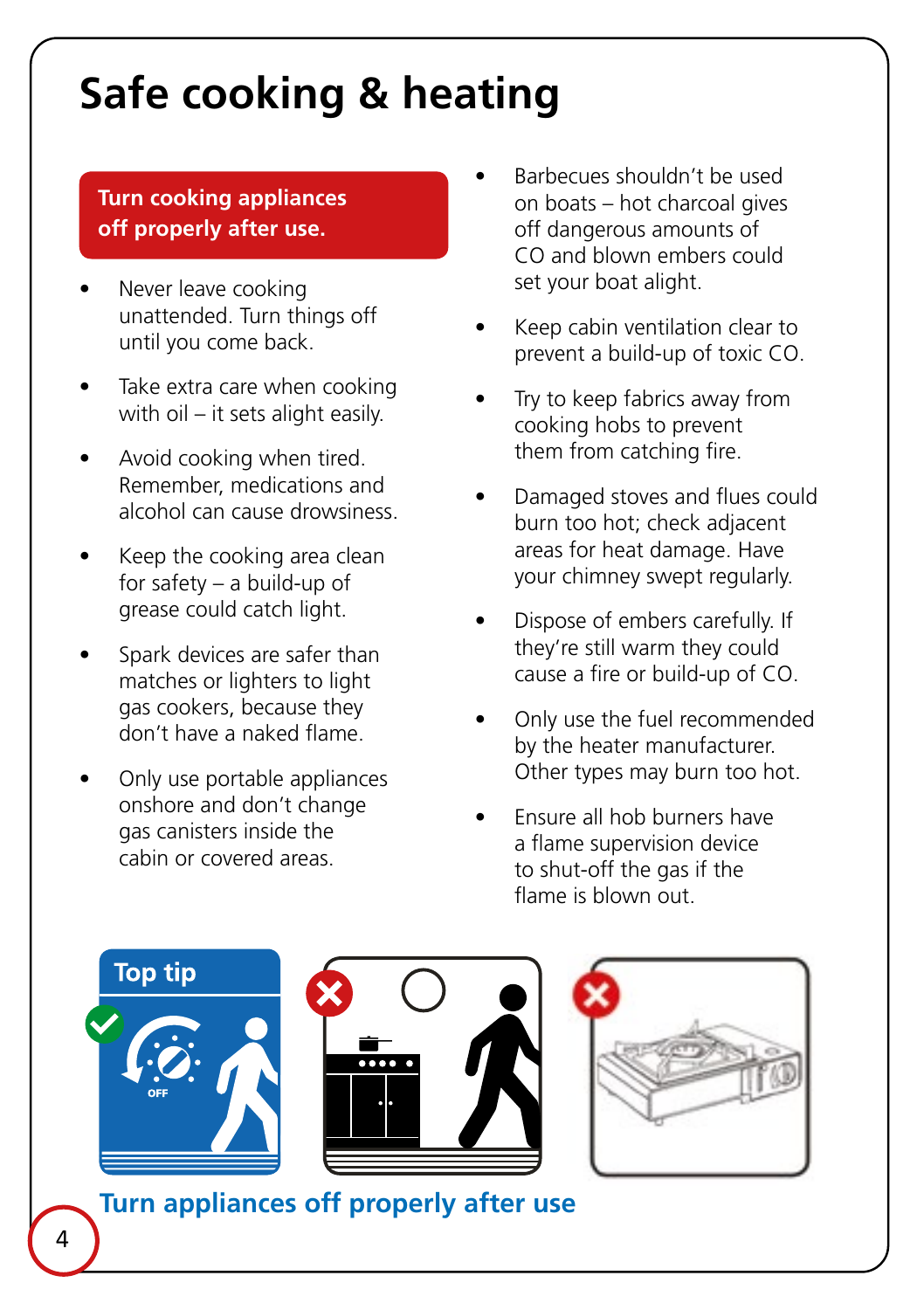# **Protecting the inside of your boat**

**Don't smoke or use candles if you're drowsy because of medications or alcohol.**

#### **Cigarettes**

- Keep cigarettes away from anything that could catch fire, such as curtains.
- Never smoke when refuelling or changing a gas cylinder.
- Dispose of smoking materials carefully - use a proper ashtray that will stay stable on the boat make sure they're out, right out!
- Take extra care if you smoke when you're tired and never smoke in bed.
- Empty ashtrays regularly. A build-up of ash could catch fire.

#### **Furnishings**

- Try to choose furniture that carries the fire-resistant label.
- Keep fabrics and paper away from anything hot like hobs, light bulbs, stoves and their flue pipes.
- Watch out for domed- decklights, aka bullseyes, focussing light rays and causing heat damage or fires in strong sunlight.

#### **Candles**

- Candles have started fatal boat fires. Consider using LED alternatives for light or ambience.
- Pot-purri and oil-reed diffusers are far safer alternatives to scented candles.
- If you must use lit candles, ensure they're in secure fire-proof holders and never leave them unattended.



### **Put cigarettes out properly**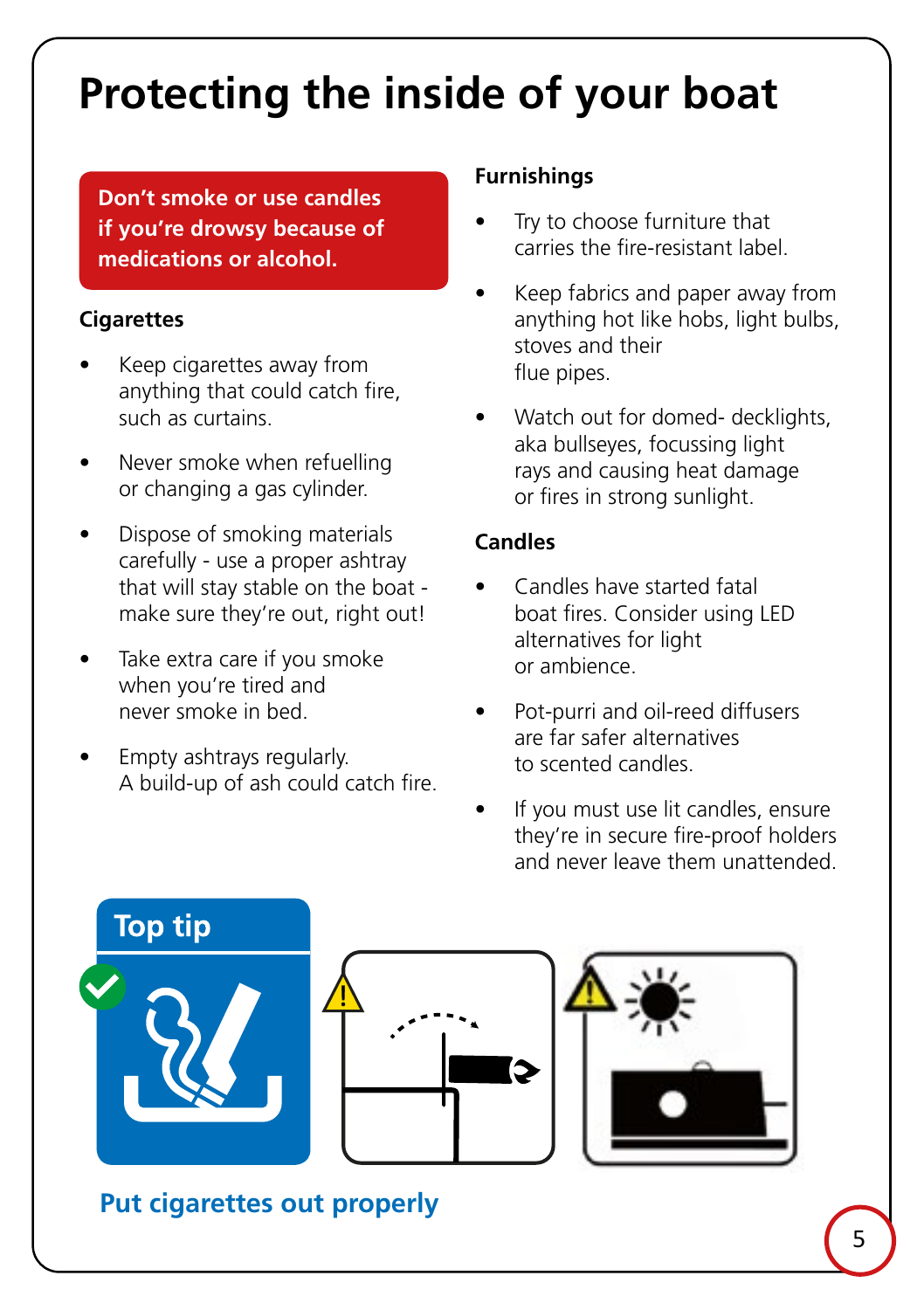## **Fuel & power safety**

#### **Fuel Safety**

- Prevent petrol vapour from entering the boat by closing the doors, windows or hatches and closing the awning when refuelling.
- Refuel outboard engines and generators well away from the boat.
- Leaks, spills and vapour can ignite easily. Clean them up straight away and make sure filler caps are secure after refuelling.
- Only carry spare petrol if necessary and store it in a self-draining locker or on open deck.
- Petrol refuelling should only be supervised by someone familiar with both the boat and petrol vapour risks.

**Make sure you check and maintain your boat's fuel, gas and electrical systems on a regular basis.**

#### **Engine Maintenance**

- Don't let oil or debris build-up in the bilges.
- Inspect the lagging of engine and heater exhausts for damage or deterioration; and check nearby items for heat damage or charring.
- Check exhaust systems of inboard engines for leaks.
- Check for loose fuel joints, damaged fuel tanks or deteriorating hoses.



6

**Maintain your boat's engine & fuel systems regularly**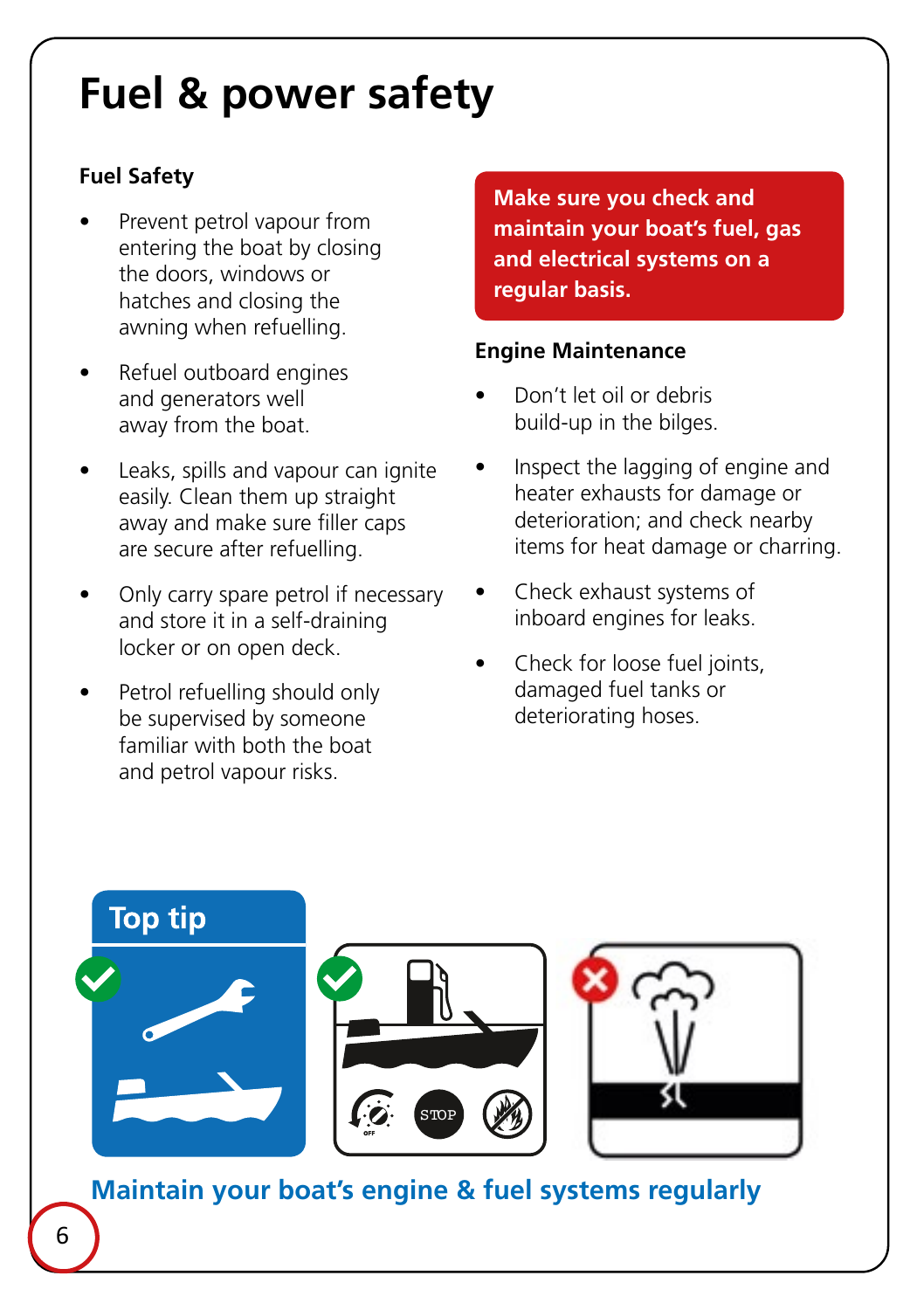#### **If you can smell gas, turn the supply off and get it checked out straight away!**

#### **Gas Safety**

- Ensure gas appliances are installed and maintained routinely by trained fitters.
- Never restrict airflow by blocking vents or air gaps.
- Make sure gas cylinders are secure after they've been changed. Test for leaks with proprietary leak detection fluid.
- Whenever possible, turn gas valves off before you go to bed or leave the boat.
- Replace gas hoses showing signs of cracking, brittleness or discolouration.
- Store gas cylinders outside, in a self-draining and fire resistant locker. Keep them upright and secured from moving.

#### **Electrics**

- Check for the British or European safety mark when buying electrical goods.
- Use a trained marine electrician to install and service electrics.
- Don't overload adaptors. Keep to one plug per socket. Use the right fuse or circuit breaker to avoid overheating.
- Unplug appliances when they're not in use or when you leave the boat.
- Take extra care when reinstalling the boat's batteries. Check straps or restraints are secure afterwards.
- Damaged wires and connectors can overheat rapidly, so look out for scorch marks or burning smells. Don't ignore sounds like buzzing, fizzing or crackling.

**If there is any sign of a problem, turn the power off and don't switch it on until it's been checked out!**



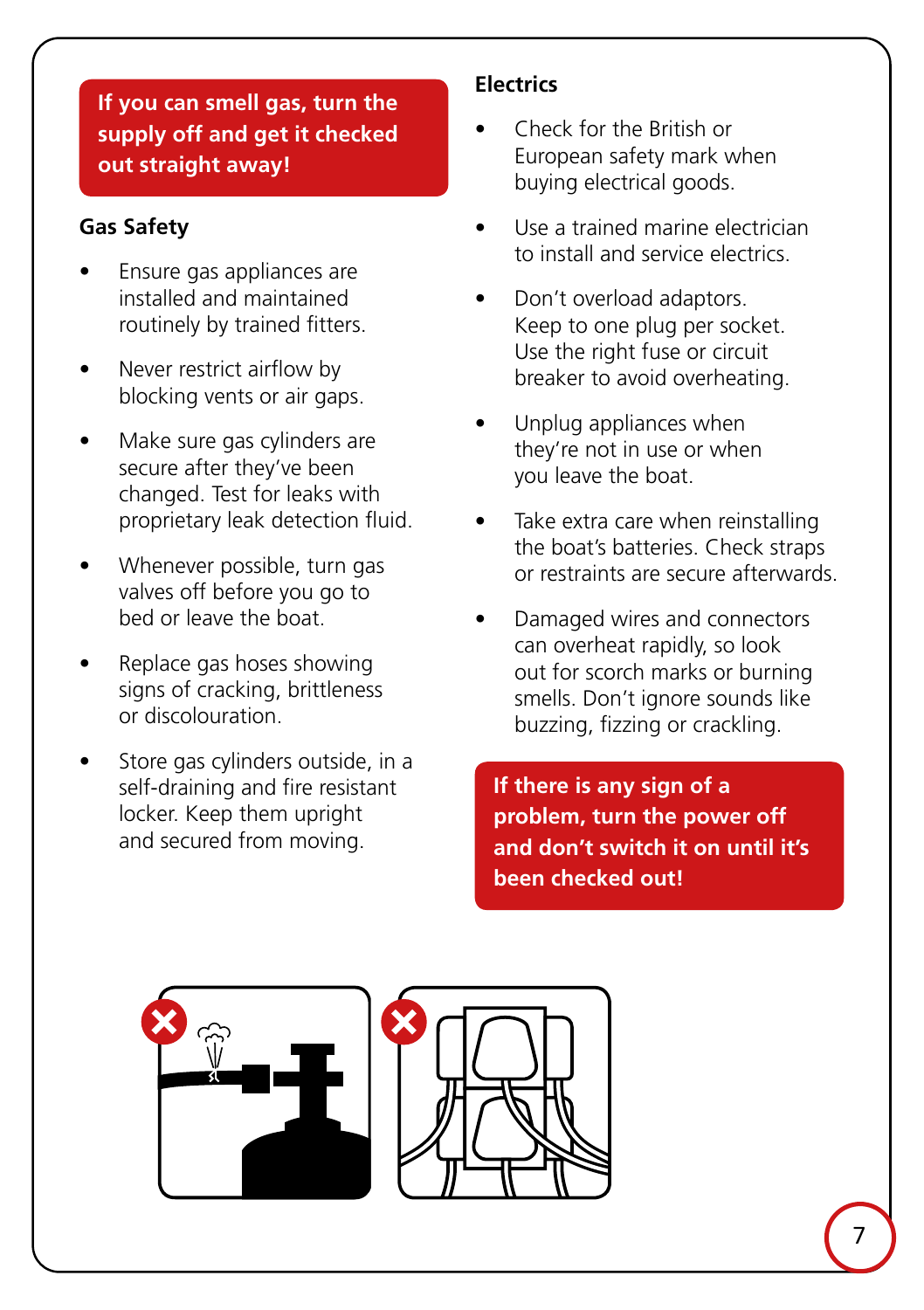## **Plan a safe escape**

#### **Make an emergency and escape plan with everyone aboard.**

- Make sure people know how to close emergency valves and switches in case of fire.
- You are more at risk from a fire when asleep, so check your boat before you go to bed. Make sure cooking and heating appliances are off and candles and cigarettes are fully extinguished.
- Keep a torch easily available to help you escape at night. Make sure you have spares and test them regularly.
- Don't go to sea without a VHF radio. Have a charged-up, handheld, waterproof one ready for use at any time.
- Don't rely on a mobile phone. There could be no signal and it may not be waterproof.
- Have enough life jackets for everyone on board, and keep them in good condition.
- Keep exits clear and keys to hand. Don't lock or bolt doors and hatches from the outside.
- Track your location so you can tell the emergency services where you are if needed.
- Inland boaters keep aware of road access points to your bank side if you can.
- Consider having a 'grabbag' for removing vital possessions in an emergency.

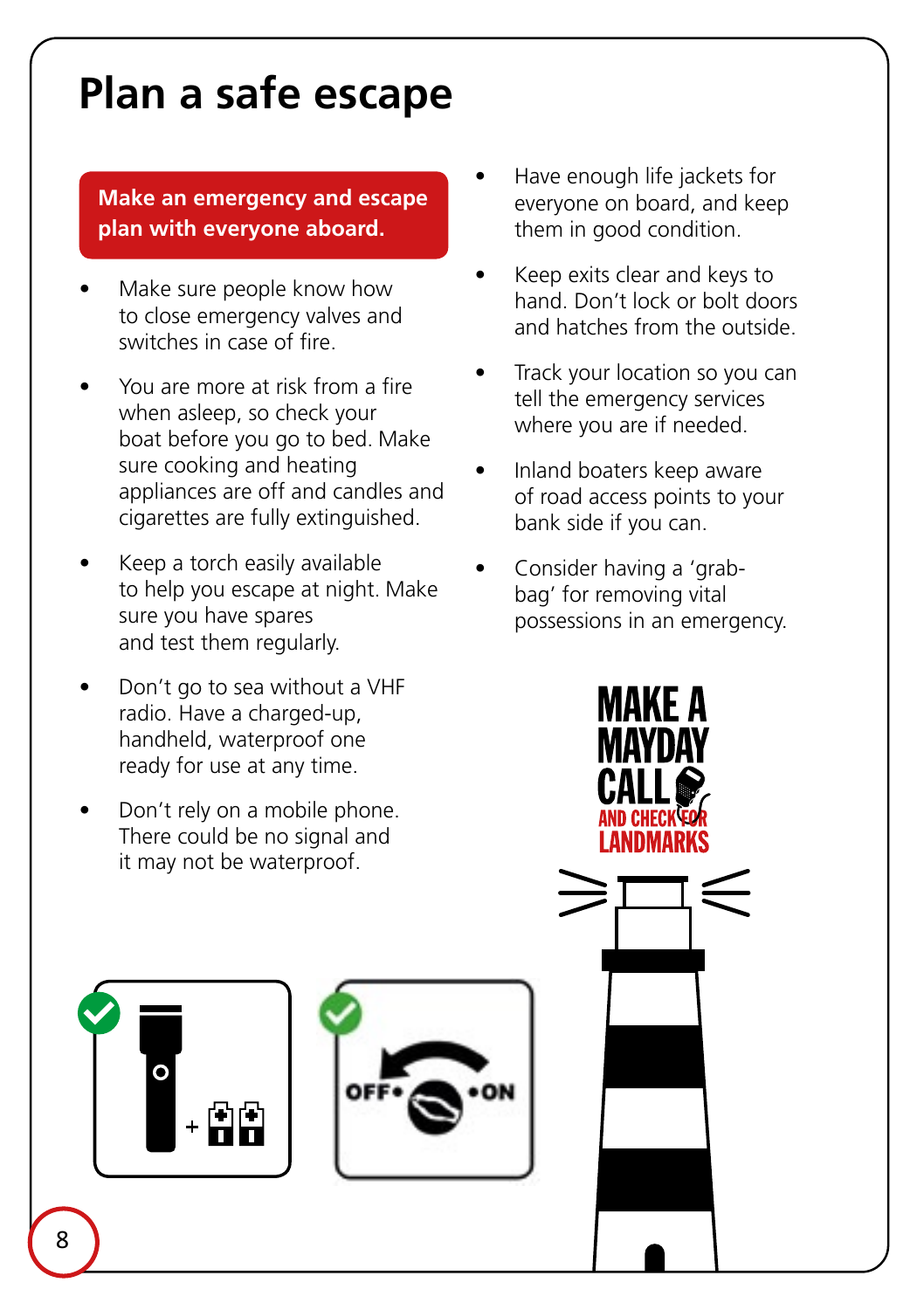## **What to do if there's a fire**

**If in doubt, don't fight a fire yourself. Get out, stay out, call 999/ch16 for help and wait for the fire & rescue services.**

- Do not enter a smoke filled space.
- If you are already in a smoke filled space, keep low down where the air is clearer.
- If you need to break glass to escape, use a blanket to prevent injury.
- Starve the fire of air. Don't open engine hatches or doors unless you have to.

#### **Inland Fires**

If you are inland or moored near to land, move everybody off the boat and call 999 immediately.

#### **Fires at Sea**

- If you are off-shore move as far away from the fire as you can on deck. Get everybody into life jackets.
- Take a handheld VHF radio onto deck with you to call for help.
- Notify the Coastguard by radio, make a Mayday call and/ or display a distress signal.



**Get out, stay out and call the emergency services**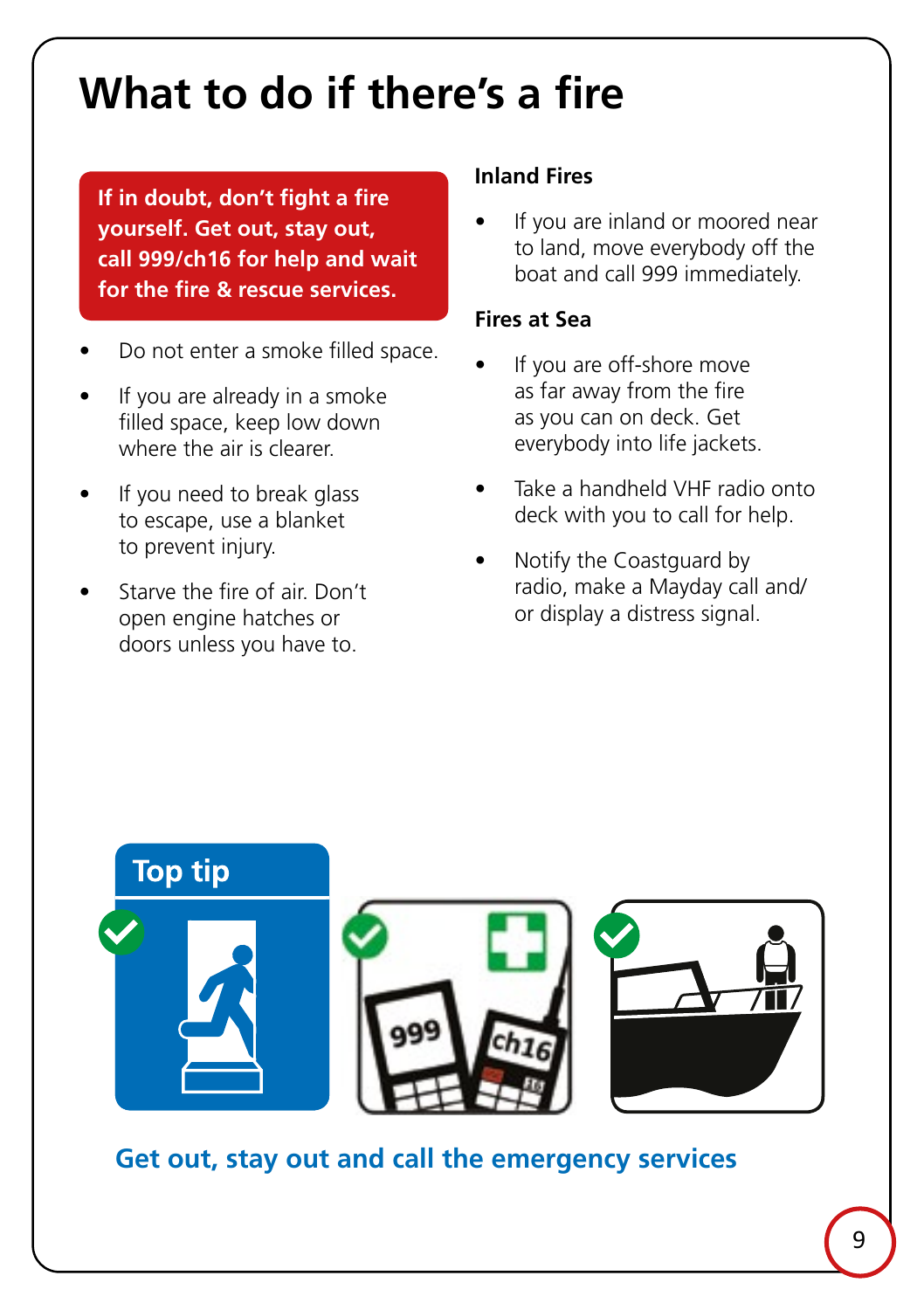## **Fire blankets & portable extinguishers**

**Only consider using extinguishers to extinguish a small fire, or to aid a safe escape past flames.**

- Familiarise yourself with how to use any extinguishers on board.
- Keep fire blankets and extinguishers within reasy reach, close to exits and risk points, such as the galley and engine area.
- Check extinguishers on a regular basis for serious dents, leaks and loss of pressure.
- Check the pin and firing mechanism for any signs of problems or weaknesses.
- Check the dates on extinguishers and fire blankets. Have extinguishers serviced by a competent person, or replace them as recommended by the instructions.
- Only choose extinguishers that carry recognised approval marks such as those shown below, and choose units marked with at least an 'A' and 'B' fire rating.

**Be prepared for a dry powder extinguisher to create a dense powder-cloud, reducing visibility and impairing breathing. Don't jeopardise your escape.**

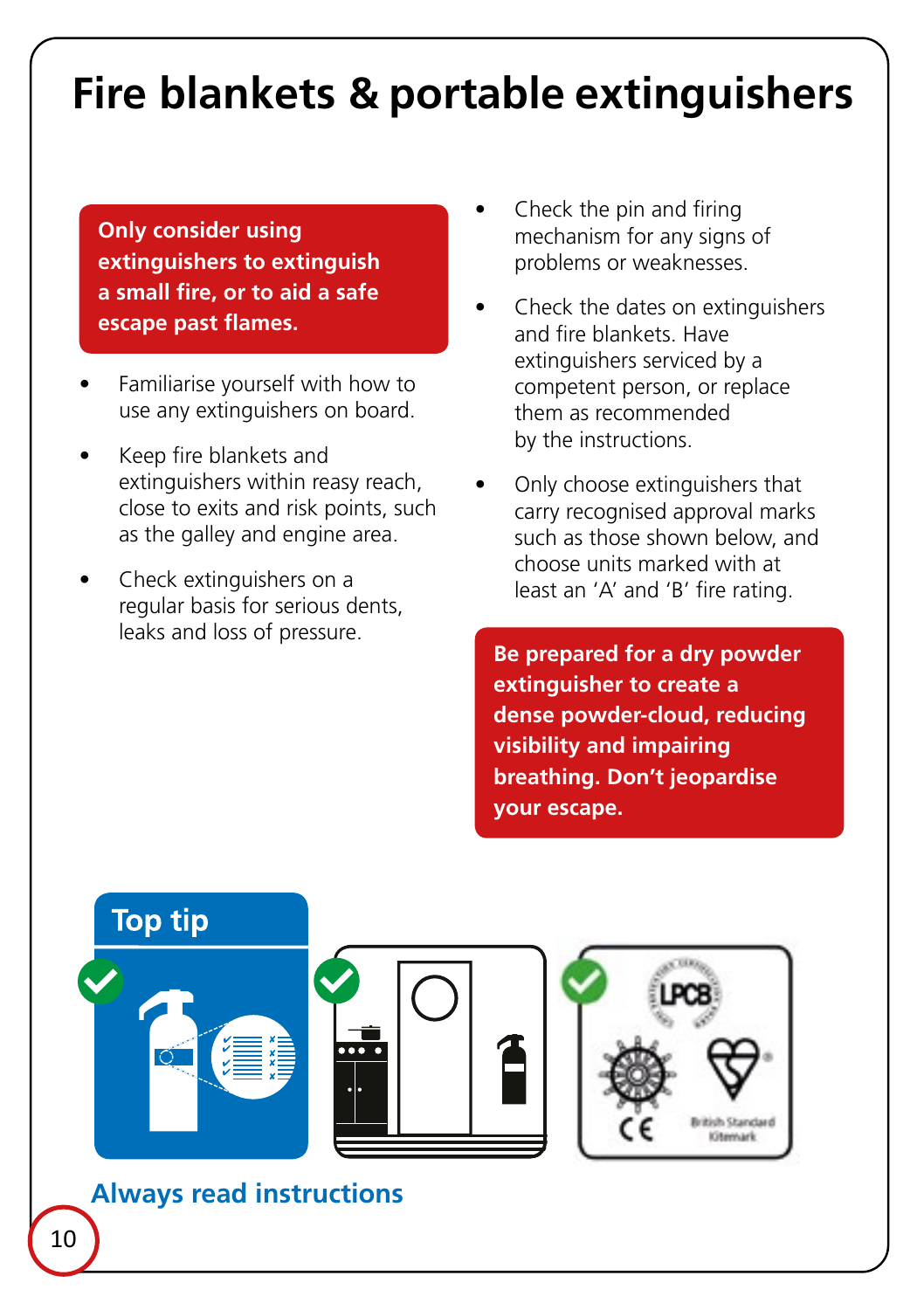## **Further information**

• For more information on boat fire safety and routine safety checks visit

#### **[www.boatsafetyscheme.](http://www.boatsafetyscheme.org/fire) [org/fire](http://www.boatsafetyscheme.org/fire)**

- For more information on carbon monoxide and CO alarms visit **[www.boatsafetyscheme.org/co](https://www.boatsafetyscheme.org/stay-safe/carbon-monoxide-(co)/)**
- For information on sea regulations and emergencies at sea visit the Maritime and Coastguard Agency at **[www.gov.uk/mca](https://www.gov.uk/government/organisations/maritime-and-coastguard-agency)**
- For more information on electrical safety visit **[www.boatsafetyscheme.org/](https://www.boatsafetyscheme.org/stay-safe/electrical-safety) [stay-safe/electrical-safety](https://www.boatsafetyscheme.org/stay-safe/electrical-safety)**
- For advice, checks of emergency equipment and emergency rescue information contact Royal National Lifeboat Institute at **[www.rnli.org.uk](https://rnli.org/)**
- For information about past incidents with lessons learnt, and for reporting accidents see Marine Accident Investigation Branch at **[www.gov.uk/maib](https://www.gov.uk/government/organisations/marine-accident-investigation-branch)**

#### **Boating Advice**

- For boat builders and service engineers contact British **Marine [www.britishmarine.co.uk](https://www.britishmarine.co.uk/)**
- For advice on navigation, boat handling and emergency training contact the Royal Yachting Association **[www.rya.org.uk](https://www.rya.org.uk/Pages/Home.aspx)**

#### **General Fire Safety**

- Contact your local fire and rescue service for free advice.
- For more information on fire safety visit **[firekills.campaign.gov.uk](https://firekills.campaign.gov.uk/)**

#### **Acknowledgements**

- We acknowledge the assistance of the:
	- Fire Industries Association; and
	- Fire Protection Association

with the writing of this booklet.